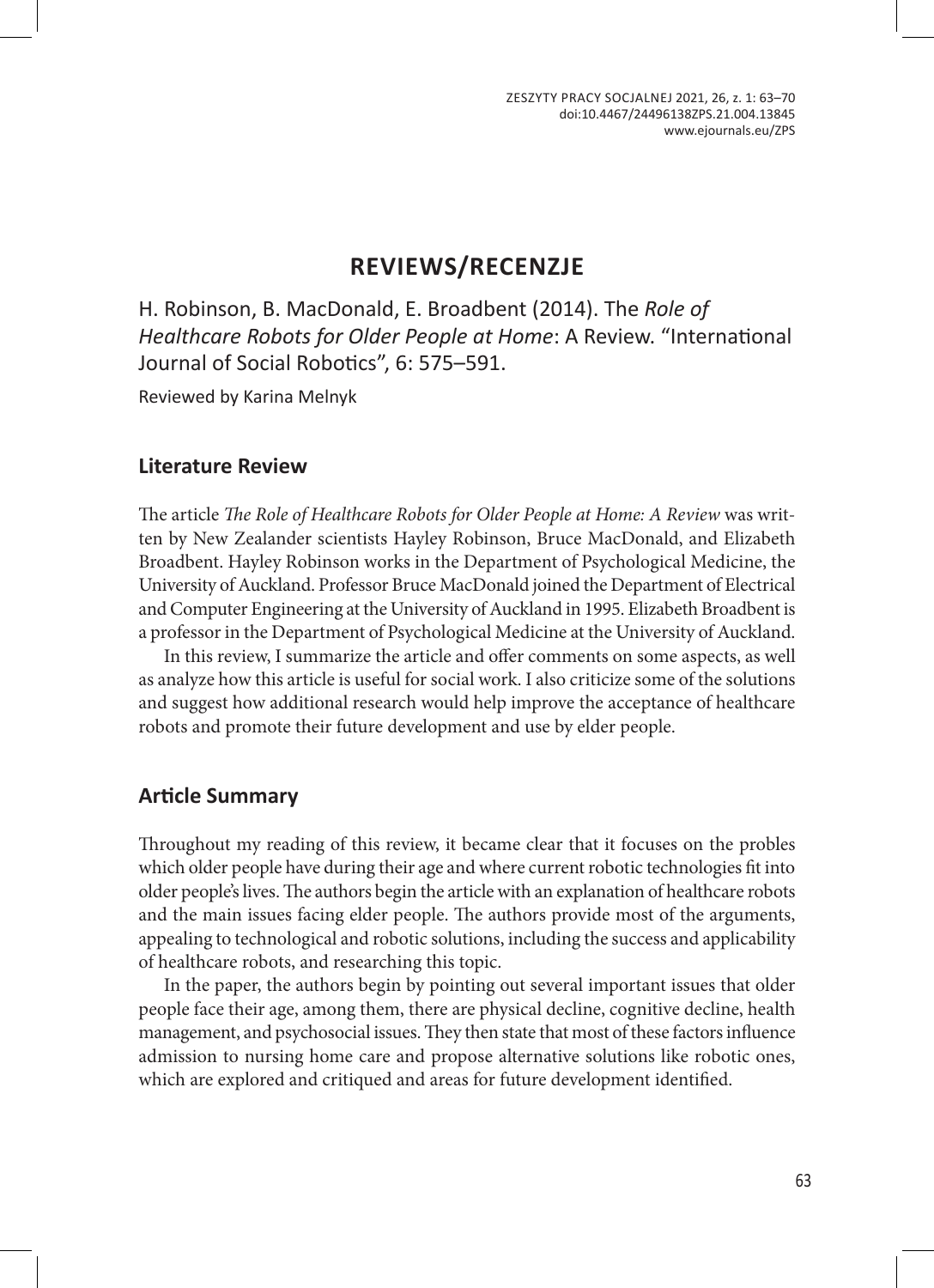### **Critical Reflection**

The rising number of older people and social work are strongly connected. The old epopulation is an increasing concern because of the predicted strain on social services. The dominant goal of this article seems to be to convince the reader how supreme research in this field is to create more convenient and functional healthcare robots. On the one hand, I agree with the authors that automation can transform the types of social service. A healthcare robot can assist in performing basic daily activities for older people and help stimulate people with brain training exercises to help with cognitive decline. The most important thing is the ability of robots to track the state of health, for example, to measure vital signs and send information to the doctor. In the case of psychosocial problems, robots could improve quality of life by acting as a companion. On the other hand, all these statements give rise to many questions in my head.

First of all, I hardly imagine an eighty-year-old grandmother from Poland buying and using a robot at a time when many people find it difficult to agree to use a cell phone. The authors of this article, who live and teach in New Zealand, talk about the universal use of healthcare robots to help older people, forgetting that cultural context is crucial. Perhaps in New Zealand and definitely in Japan, robotization is something natural, while in Europe, it remains a fairy tale-of-future. Of course, especially in this time, progress is developing incredibly fast – what seemed to us a year ago to be a distant future has become an everyday occurrence. Despite this, I firmly believe that the generation of baby boomers in Western and Eastern Europe suddenly will not start buying robots. In the case of generation X and beyond, this future seems more real, provided that we become more interested in this topic, conduct research, and promote this point in society.

Secondly, if we agree and accept the position that the presence of robots in older people's homes will become something ordinary, I ask myself the following questions. Who will provide such an expensive pleasure to a pensioner, and will this decision be cheaper than sponsoring a home for the elderly? In this review, I am not going to answer the self-asked question, but its existence helps to develop the idea of multifunctional robots. According to the authors of the article, some robots provide both companionship and assistance. Therefore, I believe that robot developers should create multifunctional robots, firstly becausethe problems faced by older people are often acting in a complex. Moreover, to eliminate the need for seniors to learn how to operate several robots, thus making their use fewer challenges.

Thirdly, some believe that this approach cannot be ethical. The elderly and sick population need the warmth of people, not the care of mechanisms. We are used to the younger generation taking care of seniors, but that's why I want to give an example of the cultural dimensions theory of Dutch social psychologist and sociologist Geert Hofstede, who introduced the division between collectivism and individualism cultures. According to this theory, Poland was included in the culture of individualism – the aim of these cultures is to educate responsible citizens who will be able to deal with problems themselves. In the minds of young people, there is an idea that personal space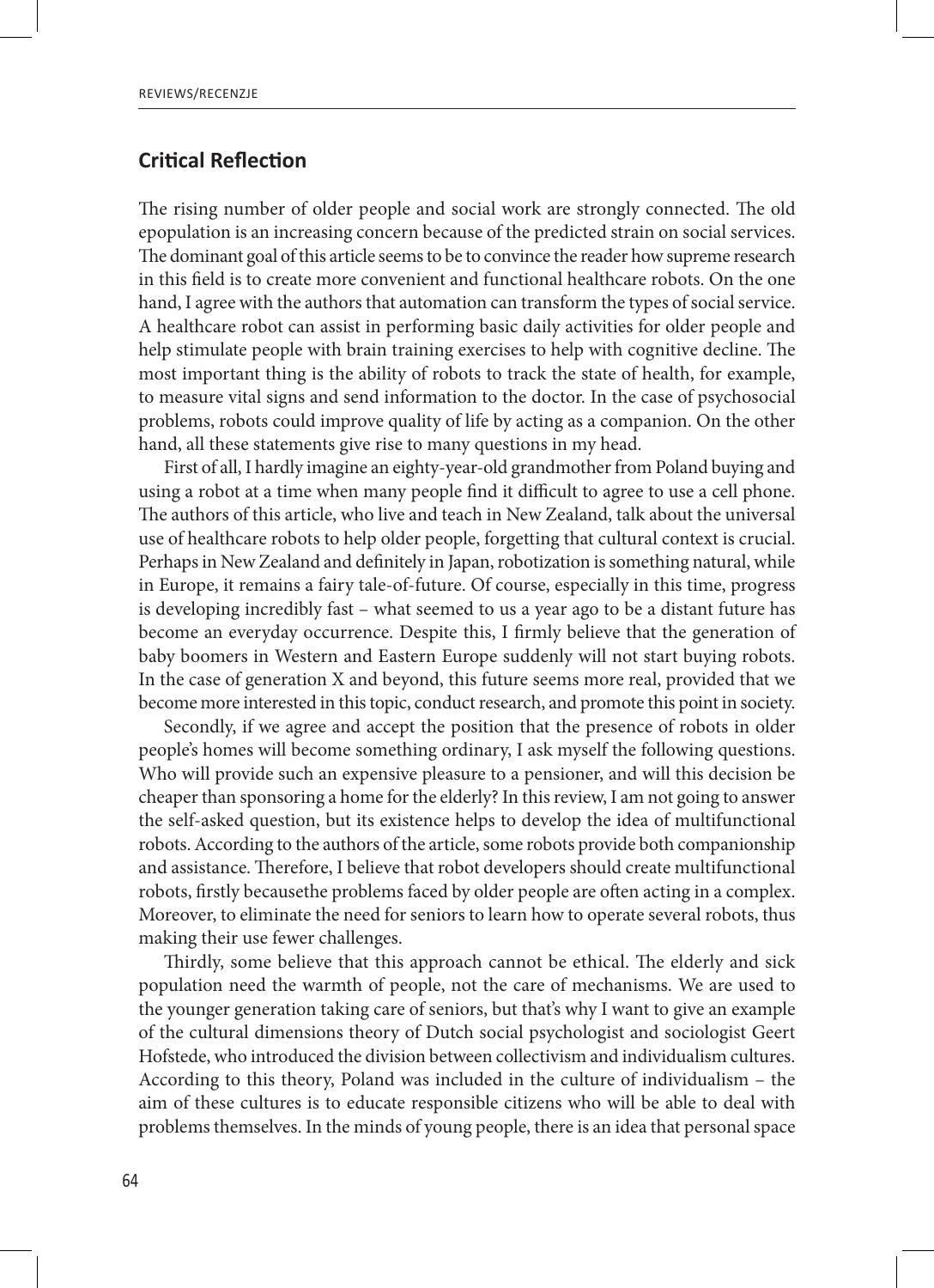and privacy is important to the individual that we only and strive for at home, each family member to have his or her own bedroom, and the possibility of privacy is seen as a basic condition for happy family life.

Therefore, young people try to become independent and society becomes more antisocial by translating the identity of the individual over the group. In modern society, as parents grow older or become infirm, they have to take care of themselves. They often do not expect help from their children, and if they do, they certainly do not count on living with them in old age. So my opinion on the ethical aspect is as follows – time will put everything in its place. There are not enough caregivers for everyone, and the robot is much better than nothing.

#### **Conclusion**

The results of this review showed that older people often need help performing dailyactivities as well as physical activities (587 (13/18)). The presented technological and robotic solutions are great opportunities for older people. Although public participation in health care and technology development can cause problems and is often criticized, it is clear that older people should not be left behind. We must learn to adapt to the current reality and look for new ideas to solve old problems.

J.H. Jönsson (2019). *Servants of a 'Sinking Titanic' or Actors of Change? Contested Identities of Social Workers in Sweden*. "European Journal of Social Work", 22: 2: 212–224.

#### Reviewed by Stefan Strobl

This article is a great example for the strengths of good qualitative research. It manages to draw an accurate image of the consequences the ongoing development of neoliberalism and marketisation of the welfare state has on the work context and the professional identity of social workers. It delivers the analytical framework and theoretical depth to embed the described experiences of field workers, collected through qualitative interviews.

Experiences everyone who has worked in the field of social work will be able to draw parallels to. Therefore, the article will be of great interest not only for scholars but also and especially for students and practitioners of social work. The latter two are urged to read the piece as one could make the argument that it's only in one's best interest (sticking with the author's metaphor) to at least know if one is on a supposedly sinking ship. The claim of a profession of social work alone makes it a necessity to reflect upon this important issue supposedly changing the context and character of social work to such an extent.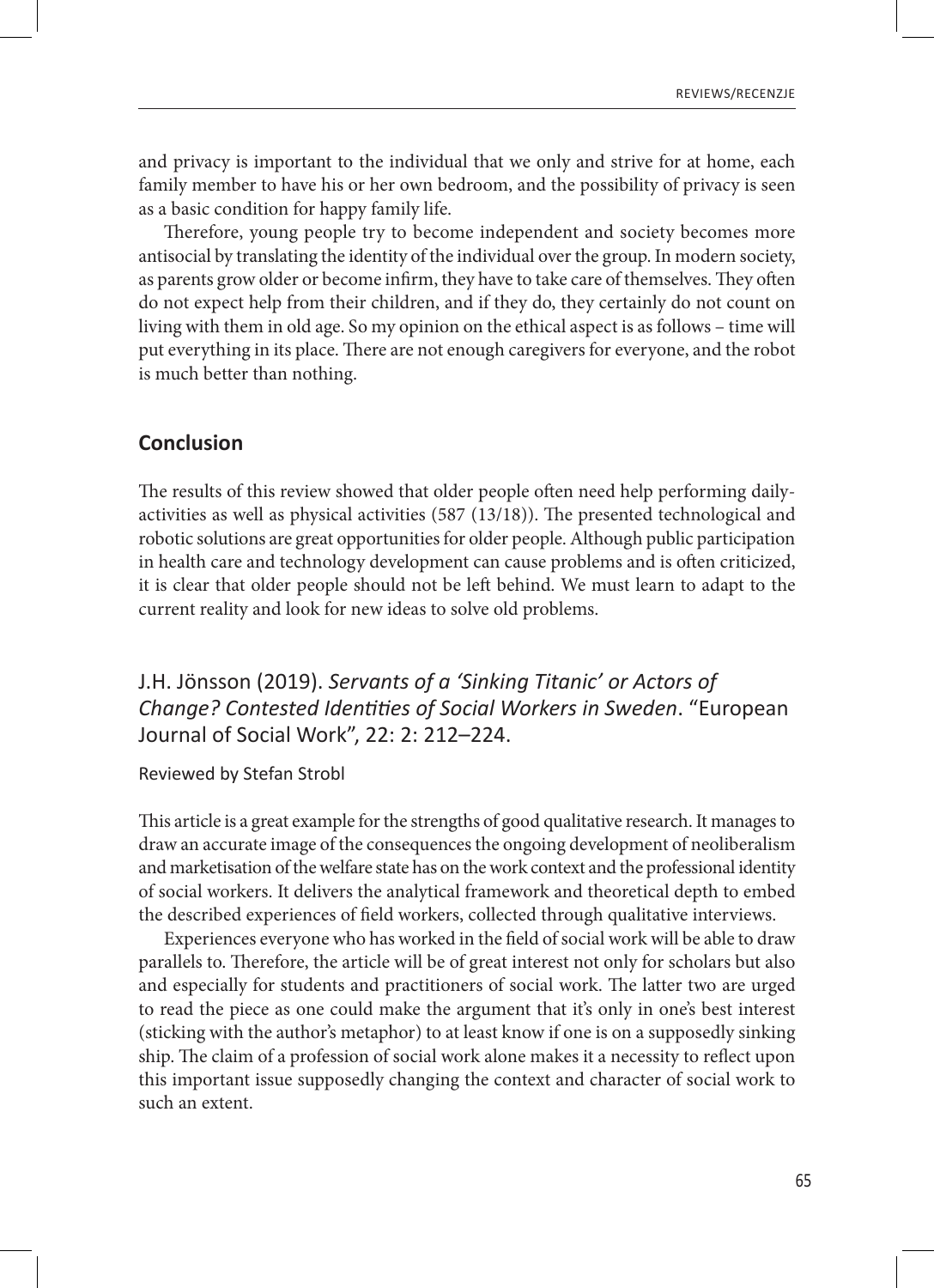The paper is very straight-forward in its structure. After as short introduction and short explanations to the study the author starts to elaborate on the neoliberal political context of social welfare and social work in Sweden. Answers to the actual questions of the paper are answered throughout the whole paper, although being brought into context with the actual findings from the interviews in the second half of the paper.

Although this structure could be perceived as confusing from times to times by some, going beyond the redundancy that is to be expected from a scientific paper, explaining hypothesises etc. in the beginning, one could very well make the point that it's this constant repetition of the issues that make the findings memorable and stresses their importance by going further into detail throughout the paper.

About the study design itself it is to be said that, following a qualitative approach, interviews with 15 social workers have been conducted. The sample was composed of social workers engaged in different areas of public social work, such as child and family welfare, addiction care, economic support and social work with migrants and asylum seekers, featuring also a broad range of differing work experience from 20 plus years to below 5 years.

The author draws the current image of a Swedish welfare state as a shadow of its former self. Undergone 30 years of neoliberal reorganisation its social workers are not able to guarantee the rights and entitlements of people anymore. Managerial legal and administrative frames are replacing the traditional and solidary basis of social work, limited support to people in need, individualisation and the fragmentation of social work are to be noticed.

As the theoretical framework of his analysis the author mainly relies on Foucault and Bourdieu. Bourdieu's concept of 'symbolic violence', as "soft means of dominance" is used to explain the reproduction of hierarchical positions and power structures in society. According to Foucault every domination includes some degree of acceptance, something that is to be observed when it comes to neoliberalism and especially the developments in the welfare state, as voices across the whole political spectrum see it with out alternative.

In other words, neoliberalism is largely legitimised as the only possible system of organising economy, politics and culture. Those individuals who adjust themselves to neoliberal imperatives get rewarded and those who do not can be subjected to punishment (p. 217).

As one of those points a big portion of the interviewed social workers agreed on, the author presents the issue of changed work conditions.

Theemphasis on 'efficiency' and on 'budget management skills' has led away from what many social workers consider as the heart of social work, namely meeting the needs of people in their social realities formed by broader structural approaches in social work (p. 218).

Instead they perceive themselves as pure "paper-pusher/secretary".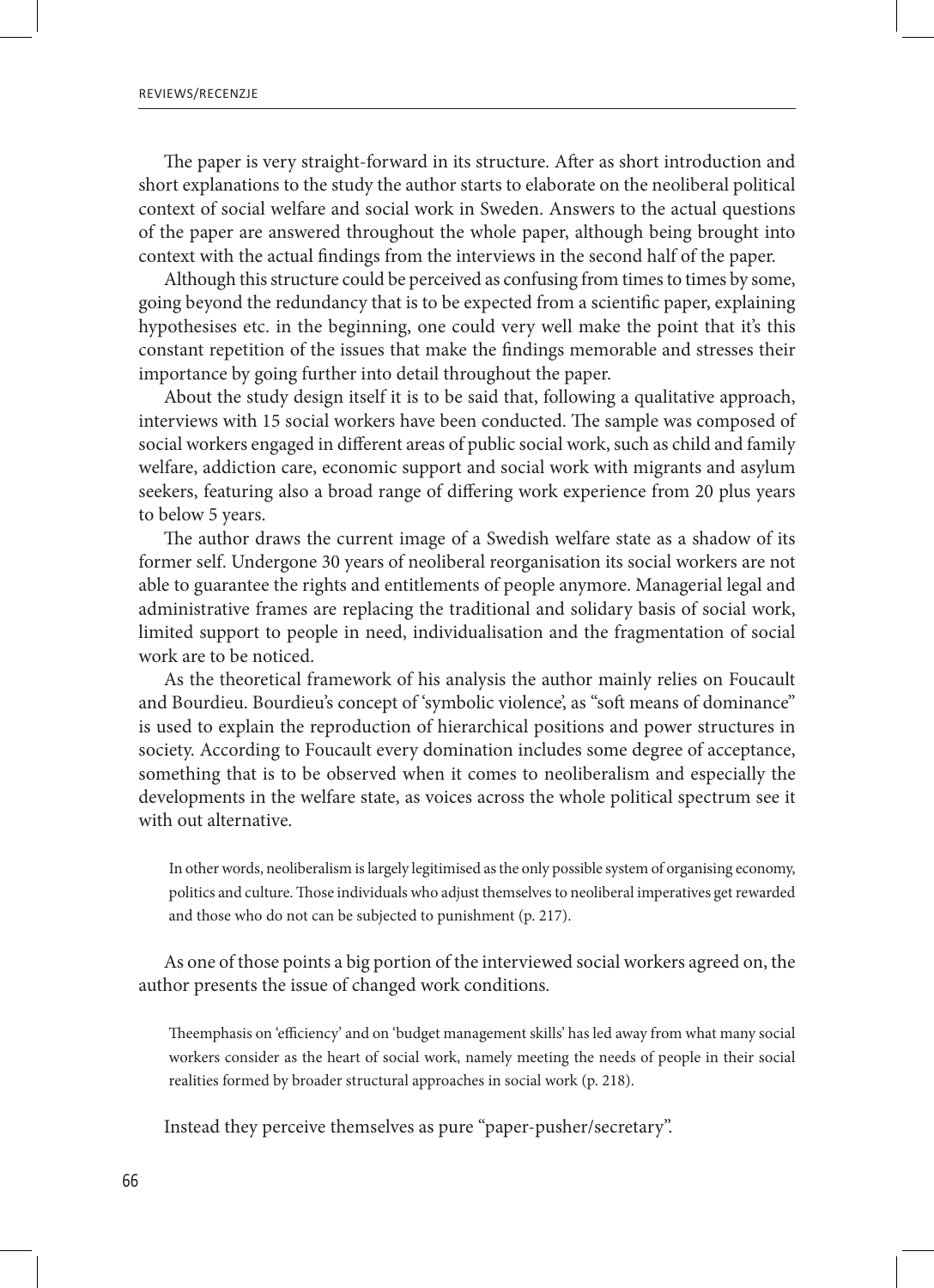Several practitioners also report the fear, that they could be sanctioned negatively or punished, if not consenting to the new expectations. "The current neoliberal model of social work needs only 'uncritical servants' who accept and work in accordance with what is defined by the leading section of the organisation as desirable social work".

These changes also have significantly altered the role social workers take towards their clients. With the concept of individual responsibility clients get more and more responsible for their own social problems and social workers are pushed into the role of a "controller and 'not a solidary worker'" (p. 219).

The author goes more into depth in regards to the professional identity and the extent to which social workers accept the new norms, coming to the conclusion that albeit all the struggles many social workers would still consider themselves "agents of helping people in need and improving unprivileged groups' living conditions". The author stresses the tendencies within the profession to resist, social workers would not be passive actors but could "actively take different stances and choose their own identifications". This would demand a "radical political stance", though.

To summarize, the strength of the article lies in the detailed perspectives the field workers are able to open up for the reader. The trends they describe are most likely relatable to the professional experience of field workers also from other countries.

Due to the arguably glorified image the Swedish welfare state still possesses in the public opinion, especially in other countries, it might be predestined to show those neoliberal tendencies. The presented experiences of field workers might serve as a refreshing eye-opener for many readers. To stress the metaphor of the sinking ship for the "Welfare state in retreat" a last time: even if the social systems in other countries never might have seemed as unsinkable as in Sweden the neoliberalisation and therefor potential "sinking" of them might be as acute, if not more as in Sweden. The call for a reflection of the role one as a social worker, decides to play in these changing times could not be more urgent.

M. Newcomb, J. Burton, N. Edwards, Z. Hazelwood (2015). *How Jung's Concept of the Wounded Healer Can Guide Learning and Teaching in Social Work and Human Services*. "Advances in Social Work & Welfare Education", 2 (17): 55–69.

Reviewed by Anna Szargiej

The decision for taking a job in social services is often grounded in the desire to help other people. Social workers must deal with a variety of problems in society and meet a lot of people in their worst situations. The focus of social work is on the support of persons, who for some reason, have been marginalized and to help them make a change, so that they can function again. For this reason, social work should always be guided by a sense of justice and orientation toward the needs of the individual. The social worker's own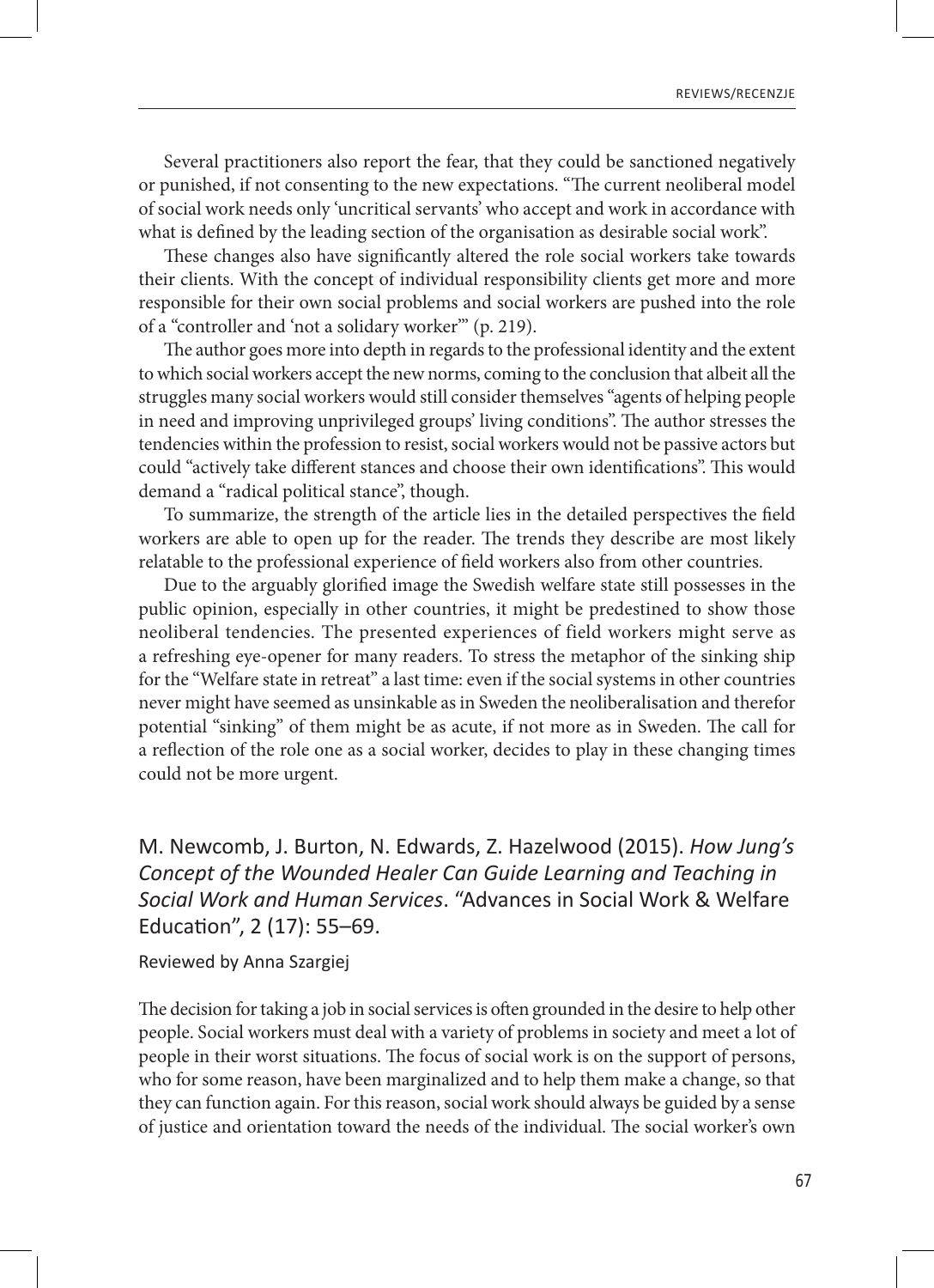personality is, in such work, obviously the most important instrument of action. After all, it consists of building a relationship with the client and working with emotions. The limits of the social worker's own mental resilience and flexibility also represent the limits of his or her own intervention. It is therefore extremely important in the preparation of people for this profession to recognize certain possible emotional and mental issues of future social workers.

In this article, Michelle Newcomb and the co-authors introduce us to a topic that is very important in discussing the mental health of social workers. They present to us the concept of the "wounded healer", developed by Swiss psychotherapist Carl Gustav Jung (1875–1961). The analysis of the concept presents anissue that should be taken into consideration for the education of social workers and professionals in human services. The article especially points out the early experiences of childhood adversity in the life of people who choose to take on a helping profession. The text describesthe possible implications.

Jung created the concept of the "wounded healer" to outline the phenomenon of people choosing a career in social services after witnessing suffering in their own lives. He believed that one's own adverse experiences enable people to develop empathy and overcome their own wounds by providing help for others. As a student of Sigmund Freud, the founding father of psychodynamics, Jung was interested in investigating peoples' pasts in order to understand their actual behavior in the present. He stated the potential of using the workers' own experiences in fulfilling their tasks in helping professions. This concept was, however, criticized for overlooking the negative effects of those previous events, which can also lead people to develop a trauma or burnout during work with other peoples' crises.

The authors present to us the fact that, according to some studies, between 7–55% of social work or human services students have experienced some sort of childhood adversity. It is, therefore, extremely important to consider this factor in their education process. Per the authors, it is crucial to understand the associated potential risks and benefits. The possibility of counter transference and inappropriate self-disclosure by "wounded healers" is real. After suffering themselves, social workers are likely to identify with a client and to disclose their own experiences to that client. This can endanger the success of the helping processand lead to neglect of professional action. Furthermore, there exists a much higher probability of trauma and burnout due to the risk of reviving old experiences.

However, it is also possible to find some benefits of "wounded healers" working in social work. Their lived experiences can provide them with additional knowledge and much needed competences. A very important skill for social workers is to have good resilience which serves as protection against stress and emotional hardship. A "wounded healer" may have developed resilience in his or her past and is therefore well-prepared for this kind of job.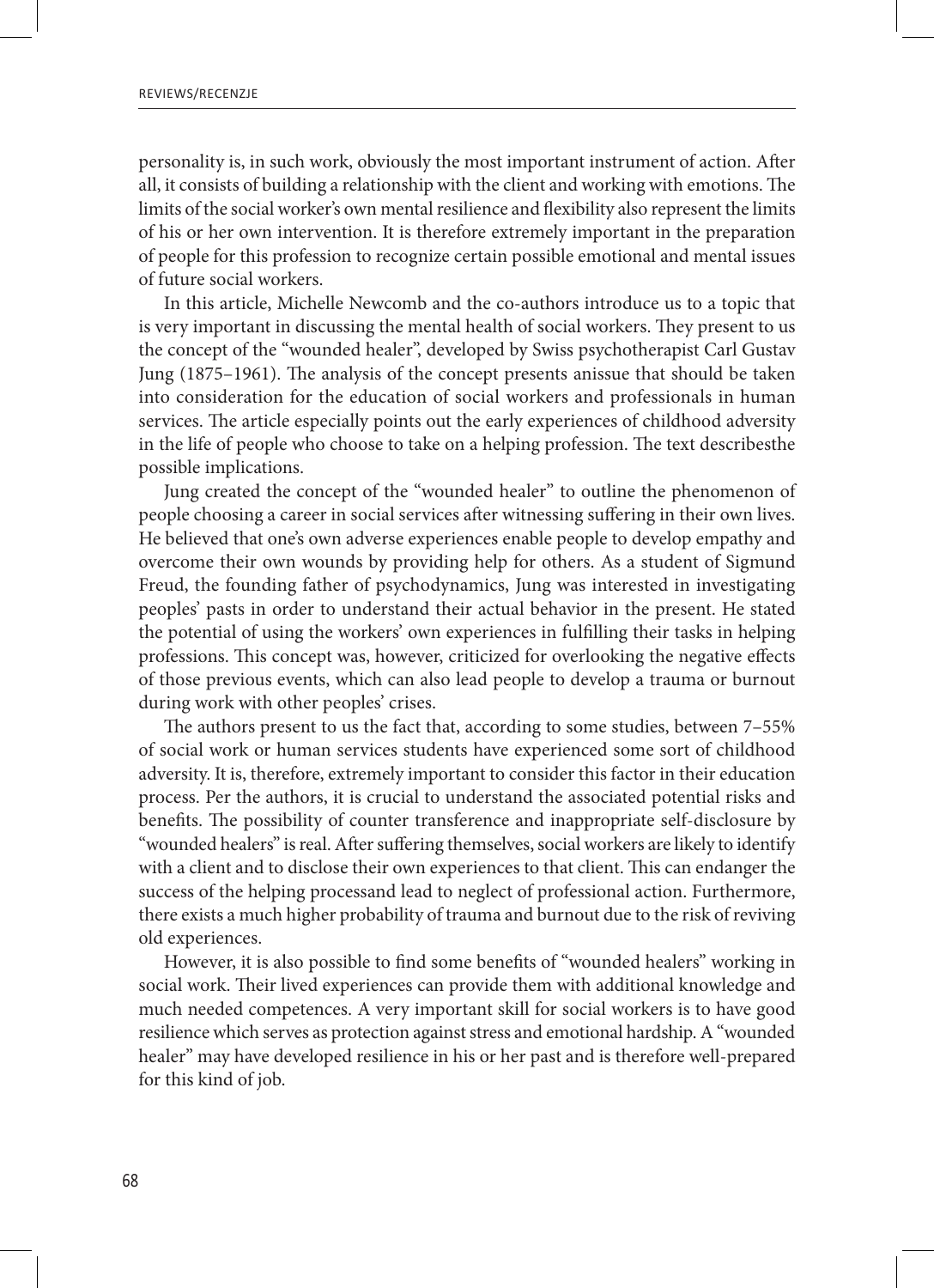The conclusion of the article is that Jung's concept of the "wounded healer" offers a significant way of rethinking education for social work and human services. While taking into account the huge number of people experiencing suffering in their lives and later choosing their careers in a helping profession, it is crucial to weigh the risks and potentials they bring with them and to start dealing with this issue from the beginning, meaning during their education. The authors describe how, after their education, many students did not feel adequately prepared to engage in difficult cases with clients and that there was a clear lack of teaching self-care techniques to protect social workers from mental health problems. In order to improve the work quality of social services, the education should suit the learning needs of the students and consider their possible mental health circumstances.

I strongly recommend this article because it illustrates some crucial thoughts with which I am dealing during my education in social work. It has always been of interest to me, why so many people choose to dedicate their lives to a job in social work, which is not well paid and, in many cases, not even sufficiently valued enough in society. I have myself witnessed social workers ending in a burnout, because they got too involved in their work and had difficulties demarcating themselves from their clients' cases. My interest led me to discover scholarly literature about a pathological factor in the motivation for helping other people.

Thisis a difficult topic, because the general willingness to help is mainly recognized as a good virtue in society. People who help others appear as noble and are praised for their sacrifice for others. It is hard to imagine that helping can also have a pathological motivation. Nevertheless, it is true that no human behavior is led by total selflessness and that there is always an (maybe hidden) interest behind it.

A pathological motivation in caring for others might be a hidden need for recognition and love, which has not been satisfied in the early childhood years. Like Carl Jung, who was a proponent of psychoanalysis, there are other thinkers who state that a lack of love in the past leads to certain behavioral patterns in the present. In many cases, those people who experienced neglect search for a way to satisfy their needs for appreciation and love in their adulthood. Being in the position of a helper, which means caring for others and experiencing their thankfulness, seems to attract some people, who find their sense of being in helping professions, e.g. social work. Nevertheless, it is of great significance to be aware of the specific motivation guiding one on this path.

An unreflective way of behaving in the helping process represents a danger for the client, as well as the social worker. Some psychologists describe how assistance can become an addiction and lead to massive consequences. As the client's regaining of independence is a main goal in social work, it is crucial to follow the concept of empowerment: in other words, the support of the client's own competence and his or her ability to help him – or herself. Social work should never lead to a dependency upon social services but, on the contrary, make independence possible. A social worker who is driven by his or her hidden, unsatisfied needs is likely to hold on to the client and make the latter's autonomy impossible.